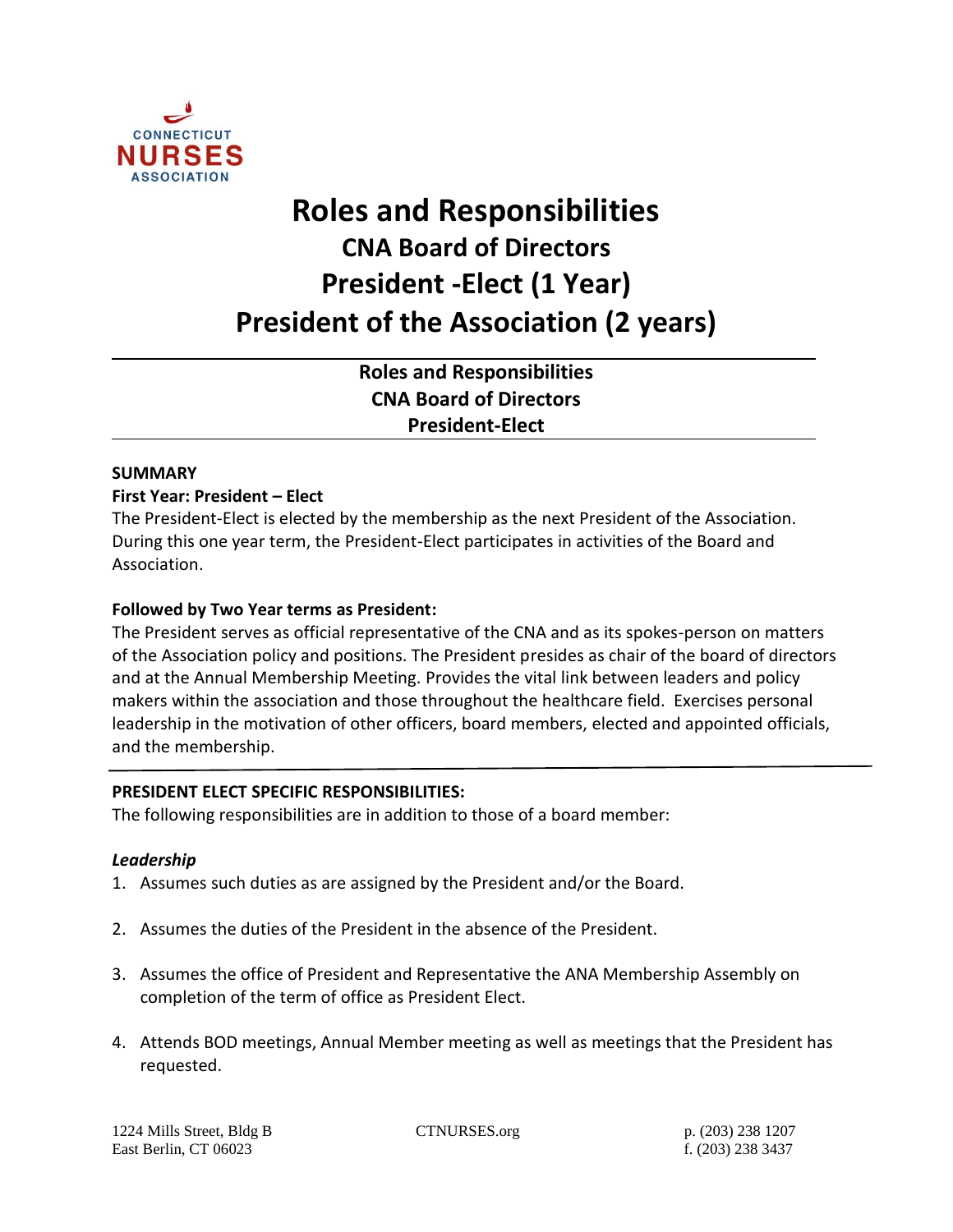

## **TERM OF OFFICE:**

Elected by the Membership one year term as President-Elect followed by a two-year term as the President; may not serve more than two consecutive terms in the same office.

## **QUALIFICATIONS:**

Must hold current CNA membership may not concurrently serve as an officer or director of another organization if such participation might result in a conflict of interest with CNA. Must have basic knowledge of parliamentary law and procedures and have a familiarity with the CNA Bylaws and other rules of the organization.

#### **TIME COMMITMENT:**

The following is an estimate of time spent in fulfilling the duties of this office:

- Eight hours each month a year for Board of Directors meetings and other committee meetings held in conjunction with the board meetings;
- 1 day a year for the Annual Membership Meeting
- Possibly 2-4 days quarterly in liaison meetings or attending other events as CNA spokesperson either with the ED/designee or alone.

## **SPECIFIC RESPONSIBILITIES:**

The following responsibilities are in addition to those of a board member:

#### *Leadership*

- 1. Presides at all meetings of the association's Board of Directors, and Annual Membership Meeting.
- 2. Keeps the Board of Directors, Executive Committee, association committees, and individual members informed on the conditions and operations of the association.
- 3. Directs the Board of Directors and Membership Assembly in formulating policies, positions, position statements, and programs that will further the goals and objectives of the association.
- 4. Serves or appoints one CNA BOD member to the Connecticut Nurses' Foundation Board of Trustees.
- 5. Serves as the association's representative, with the CNA executive director (ED), to ANA meetings and Membership Assembly.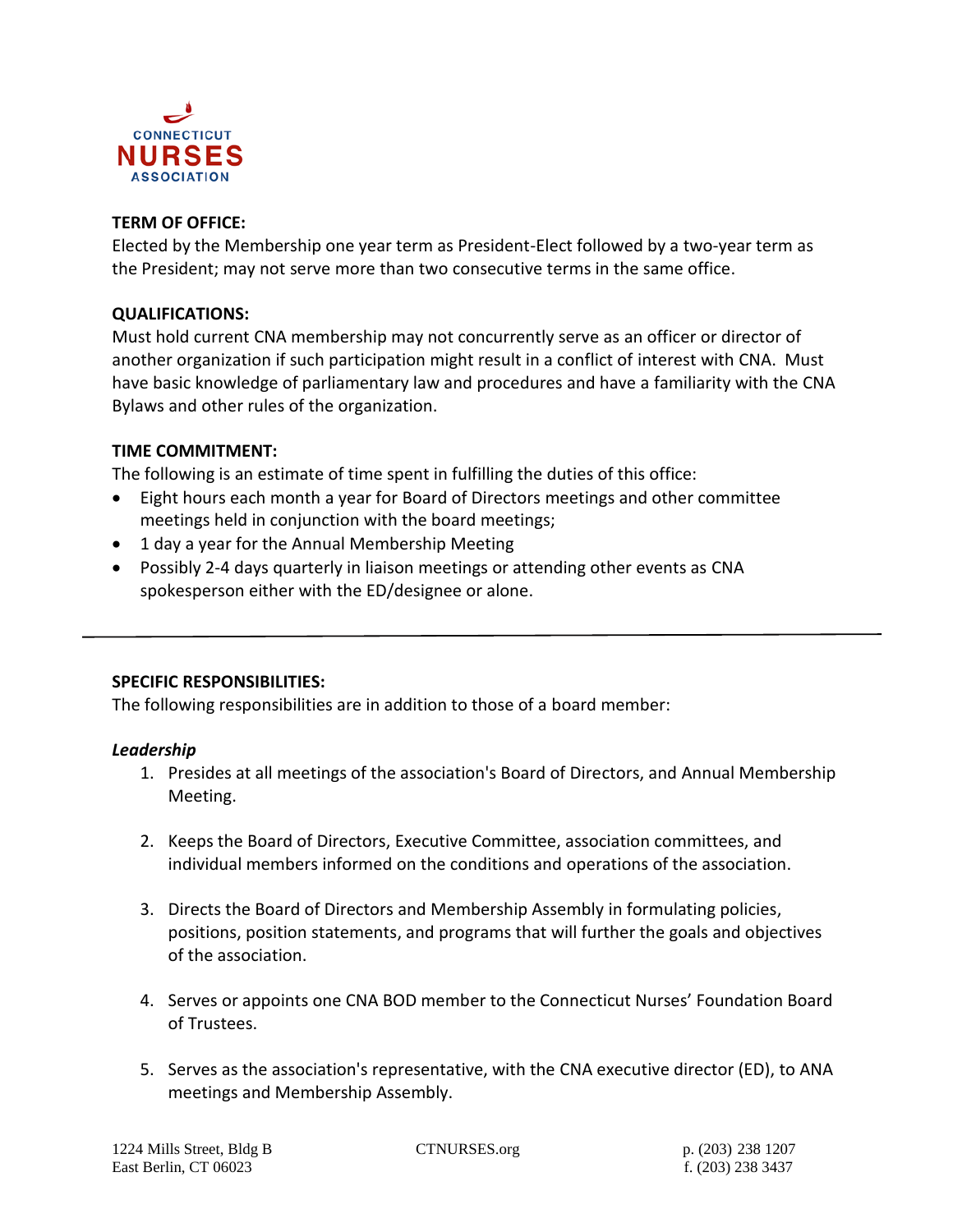

- 6. Offers guidance and consultation to the CNA ED, elected and appointed officials of the association, and constituents as required.
- 7. Supports and defends policies, positions, and programs adopted by the Board of Directors and Annual Membership Meeting.

## *Organizational*

- 1. Acts as official spokesperson for the association to the public, press, legislative bodies, and State allied health organizations on matters of policy within the confines of the policies established by the Annual Membership Meeting and the Board of Directors. Serves as the public relations ambassador for the profession. Uses discretionary powers to assign responsibility for such representation as necessary.<sup>1</sup>
- 2. Reports to the membership at the Annual Membership Meeting and at other appropriate times.
- 3. Reports to the Board of Directors at all its regular meetings and reports as needed between meetings.
- 4. Promotes interest and active participation in the association on the part of the membership and reports activities of the board and the association to members by means of letters, summaries, and speeches.
- 5. Provides testimony before State Legislature groups on association issues. Uses discretionary powers as necessary.

## *Operational*

- 1. In conjunction with Executive Director, plans and approves the agendas for meetings of the Board of Directors, Annual Membership Meeting and related entities.
- 2. Serves as an *ex-officio* member of all committees except the Nominations and Elections Committee.
- 3. May appoint standing committees of the board of directors such as Committee on Convention, Awards, Professional Development as well as ad hoc working groups.

l